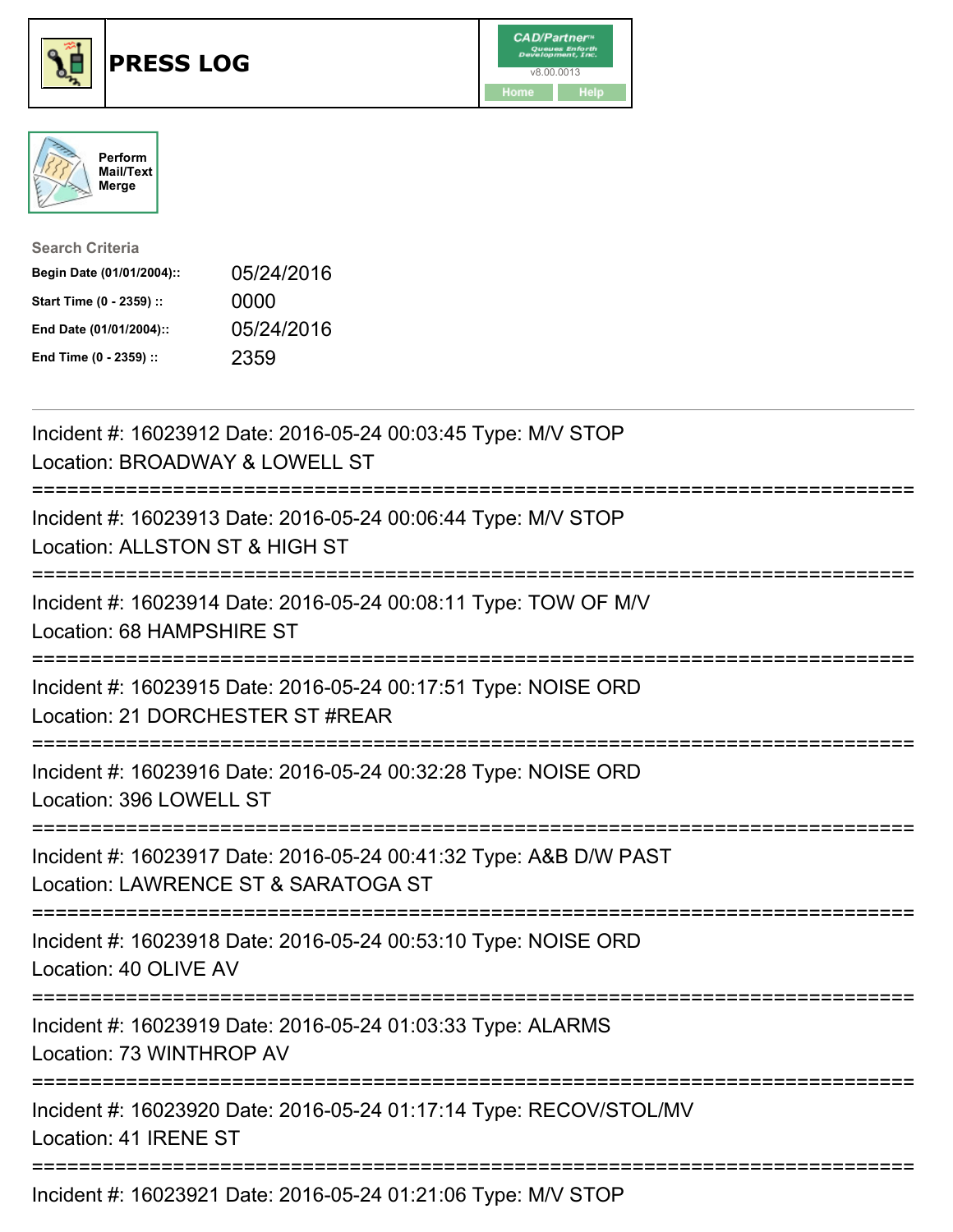| Location: HAVERHILL ST & JACKSON ST                                                                     |
|---------------------------------------------------------------------------------------------------------|
| Incident #: 16023922 Date: 2016-05-24 01:25:07 Type: M/V STOP<br>Location: BROADWAY & CROSS ST          |
| Incident #: 16023923 Date: 2016-05-24 01:39:00 Type: HIT & RUN M/V<br>Location: 129 BUTLER ST           |
| Incident #: 16023924 Date: 2016-05-24 01:44:19 Type: BUILDING CHK<br><b>Location: BEACON ST</b>         |
| Incident #: 16023925 Date: 2016-05-24 01:45:20 Type: M/V STOP<br>Location: ANDOVER ST & S UNION ST      |
| Incident #: 16023926 Date: 2016-05-24 01:51:50 Type: M/V STOP<br>Location: BROADWAY & CROSS ST          |
| Incident #: 16023927 Date: 2016-05-24 01:58:13 Type: M/V STOP<br><b>Location: ESSEX ST</b>              |
| Incident #: 16023928 Date: 2016-05-24 02:00:15 Type: BUILDING CHK<br>Location: STADIUM PLAZA / null     |
| Incident #: 16023929 Date: 2016-05-24 02:11:26 Type: HIT & RUN M/V<br>Location: 288 AMES ST             |
| Incident #: 16023930 Date: 2016-05-24 02:21:18 Type: KEEP PEACE<br>Location: 18 WINTHROP AV             |
| Incident #: 16023931 Date: 2016-05-24 02:27:32 Type: M/V STOP<br>Location: ESSEX ST & MILTON ST         |
| Incident #: 16023932 Date: 2016-05-24 02:49:38 Type: M/V STOP<br>Location: LOWELL ST & MARGIN ST        |
| Incident #: 16023933 Date: 2016-05-24 02:52:23 Type: BUILDING CHK<br>Location: CARVER ST & MERRIMACK ST |
| Incident #: 16023934 Date: 2016-05-24 02:55:11 Type: M/V STOP<br>Location: BODWELL ST & WARREN ST       |
| Incident #: 16023936 Date: 2016-05-24 03:01:48 Type: BUILDING CHK                                       |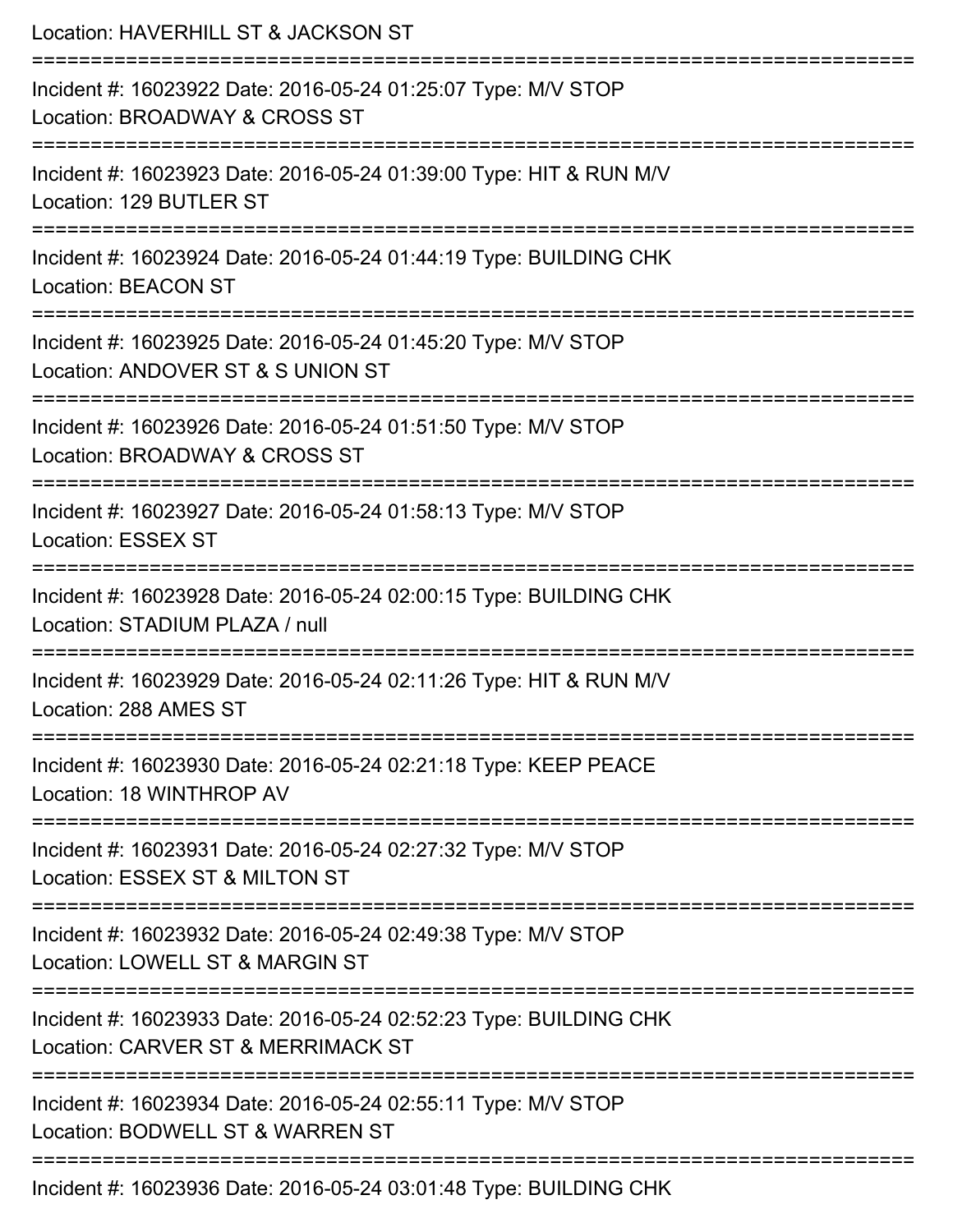| Incident #: 16023935 Date: 2016-05-24 03:03:55 Type: BUILDING CHK<br>Location: EBLEN FASHION / 490 ESSEX ST            |
|------------------------------------------------------------------------------------------------------------------------|
| Incident #: 16023937 Date: 2016-05-24 03:04:37 Type: BUILDING CHK<br>Location: 100 MARSTON ST                          |
| Incident #: 16023939 Date: 2016-05-24 03:05:30 Type: BUILDING CHK<br>Location: 85 BAY STATE RD                         |
| Incident #: 16023938 Date: 2016-05-24 03:05:40 Type: BUILDING CHK<br>Location: BELLMORE'S AUTO CENTER / 185 S BROADWAY |
| Incident #: 16023940 Date: 2016-05-24 03:06:25 Type: BUILDING CHK<br>Location: EASTERN GARAGE DOOR / 45 S CANAL ST     |
| Incident #: 16023941 Date: 2016-05-24 03:41:32 Type: BUILDING CHK<br>Location: 311 LOWELL ST                           |
| Incident #: 16023942 Date: 2016-05-24 03:43:08 Type: BUILDING CHK<br>Location: 180 COMMON ST                           |
| Incident #: 16023943 Date: 2016-05-24 03:54:08 Type: BUILDING CHK<br>Location: 492 LOWELL ST                           |
| Incident #: 16023944 Date: 2016-05-24 03:59:35 Type: BUILDING CHK<br>Location: 253 BROADWAY                            |
| Incident #: 16023945 Date: 2016-05-24 04:02:27 Type: BUILDING CHK<br>Location: TOWER HILL VARIETY / 101 AMES ST        |
| Incident #: 16023946 Date: 2016-05-24 04:10:35 Type: M/V STOP<br><b>Location: WINTER ST</b>                            |
| Incident #: 16023947 Date: 2016-05-24 04:51:18 Type: ROBBERY ARMED<br>Location: 151 WEST ST                            |
| Incident #: 16023948 Date: 2016-05-24 05:19:08 Type: BUILDING CHK<br>Location: AUCLAIR AUTO BODY / 444 RIVERSIDE DR    |
| Incident #: 16023949 Date: 2016-05-24 05:26:20 Type: SUS PERS/MV                                                       |

 $L$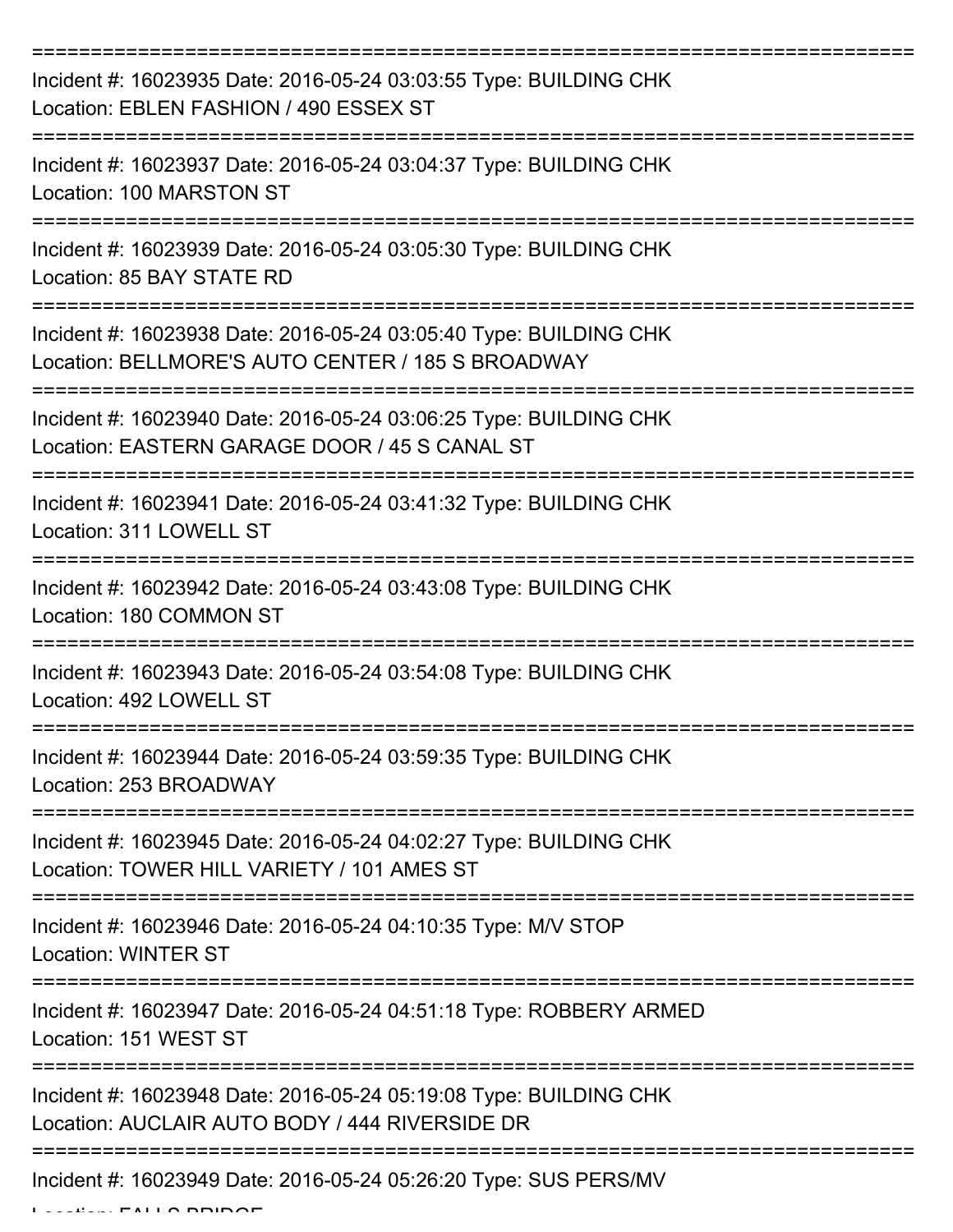| Incident #: 16023950 Date: 2016-05-24 05:28:53 Type: ALARM/BURG<br>Location: LAWRENCE HERITAGE STATE PARK / 1 JACKSON ST |
|--------------------------------------------------------------------------------------------------------------------------|
| Incident #: 16023951 Date: 2016-05-24 05:45:38 Type: BUILDING CHK<br>Location: BUCKLEY GARAGE / AMESBURY ST & COMMON ST  |
| Incident #: 16023952 Date: 2016-05-24 06:03:09 Type: ALARM/BURG<br>Location: 147 HAVERHILL ST                            |
| Incident #: 16023953 Date: 2016-05-24 06:55:56 Type: AUTO ACC/PI<br>Location: 24 SHERIDAN ST                             |
| Incident #: 16023954 Date: 2016-05-24 06:59:50 Type: AUTO ACC/PI<br>Location: 50 ISLAND ST                               |
| Incident #: 16023955 Date: 2016-05-24 07:01:38 Type: M/V STOP<br><b>Location: BROADWAY</b>                               |
| Incident #: 16023956 Date: 2016-05-24 07:02:22 Type: M/V STOP<br><b>Location: SHATTUCK ST</b>                            |
| Incident #: 16023957 Date: 2016-05-24 07:02:56 Type: PARK & WALK<br>Location: 0 BROADWAY                                 |
| Incident #: 16023959 Date: 2016-05-24 07:07:37 Type: RECOV/STOL/MV<br>Location: 35 FLORAL ST                             |
| :==============<br>Incident #: 16023958 Date: 2016-05-24 07:08:34 Type: M/V STOP<br>Location: MERRIMACK ST & PARKER ST   |
| Incident #: 16023960 Date: 2016-05-24 07:24:47 Type: DISTURBANCE<br>Location: 47 TREMONT ST FL 1                         |
| Incident #: 16023961 Date: 2016-05-24 07:53:19 Type: M/V STOP<br>Location: MERRIMACK ST & S UNION ST                     |
| Incident #: 16023962 Date: 2016-05-24 08:00:59 Type: MAL DAMAGE<br>Location: 139 NEWBURY ST                              |
| Incident #: 16023963 Date: 2016-05-24 08:05:33 Type: M/V STOP                                                            |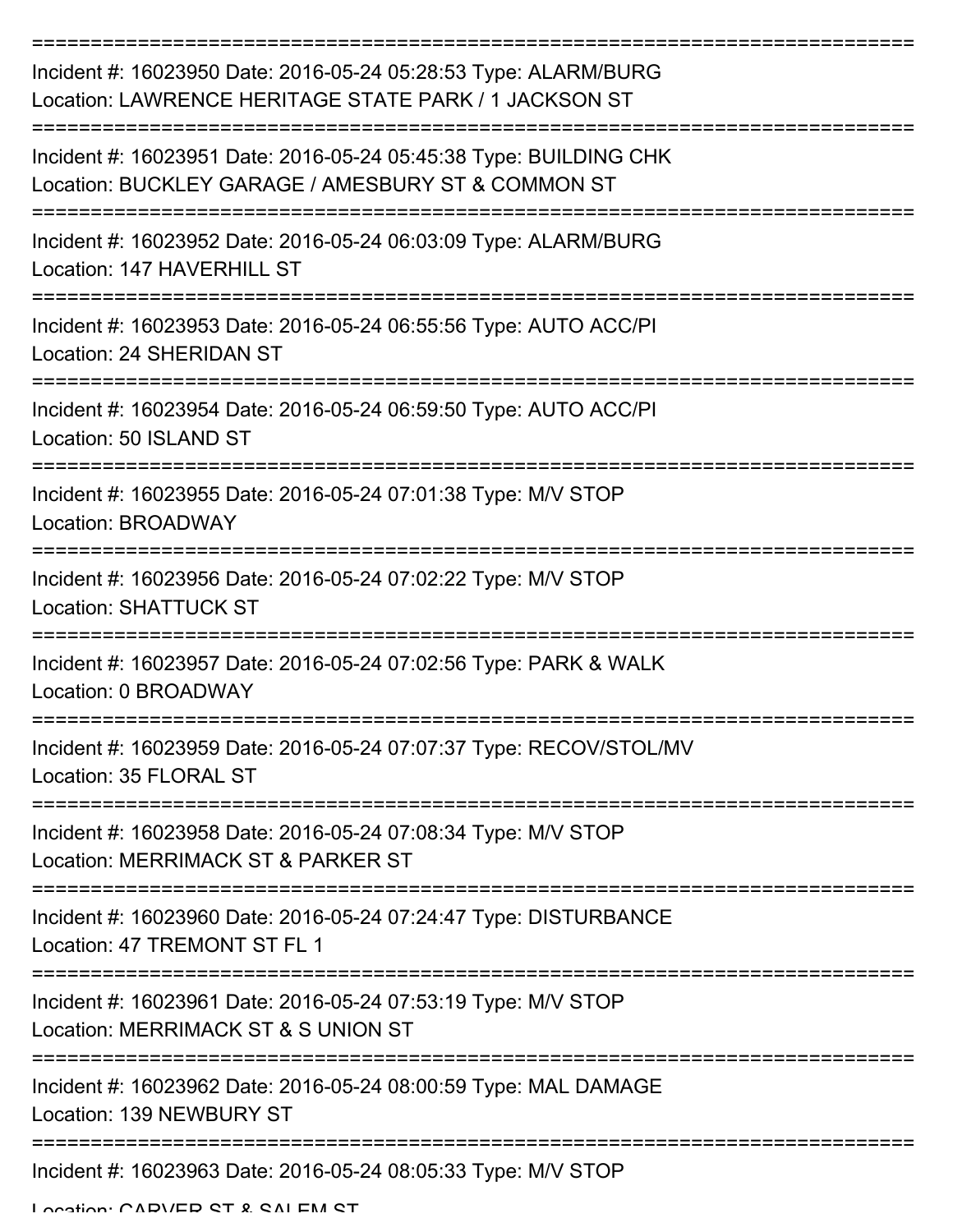| Incident #: 16023964 Date: 2016-05-24 08:09:51 Type: INVEST CONT<br>Location: 31 SUMMER ST              |
|---------------------------------------------------------------------------------------------------------|
| Incident #: 16023965 Date: 2016-05-24 08:12:49 Type: SUS PERS/MV<br>Location: 200 HIGH ST               |
| Incident #: 16023966 Date: 2016-05-24 08:21:49 Type: 209A/SERVE<br>Location: 90 LOWELL ST               |
| Incident #: 16023967 Date: 2016-05-24 08:22:52 Type: 209A/SERVE<br>Location: 9 SHORTS ST                |
| Incident #: 16023968 Date: 2016-05-24 08:24:05 Type: 209A/SERVE<br>Location: 90 LOWELL ST               |
| Incident #: 16023969 Date: 2016-05-24 08:29:01 Type: TOW/REPOSSED<br>Location: 45 AUBURN ST             |
| Incident #: 16023970 Date: 2016-05-24 08:34:19 Type: AMBULANCE ASSSI<br>Location: 542 ANDOVER ST FL 3   |
| Incident #: 16023971 Date: 2016-05-24 08:47:34 Type: M/V STOP<br>Location: BROADWAY & CROSS ST          |
| Incident #: 16023972 Date: 2016-05-24 08:58:59 Type: E911 HANGUP<br>Location: 74 GARFIELD ST            |
| Incident #: 16023973 Date: 2016-05-24 09:17:54 Type: AUTO ACC/NO PI<br>Location: 360 MERRIMACK          |
| Incident #: 16023974 Date: 2016-05-24 09:25:18 Type: UNWANTEDGUEST<br>Location: MCDONALDS / 50 BROADWAY |
| Incident #: 16023975 Date: 2016-05-24 09:42:26 Type: LARCENY/PAST<br>Location: 70 N PARISH RD           |
| Incident #: 16023976 Date: 2016-05-24 09:47:53 Type: PARK & WALK<br>Location: BRADFORD ST & BROADWAY    |
| Incident #: 16023977 Date: 2016-05-24 09:48:59 Type: STOL/MV/PAS                                        |

Location: KNOX ST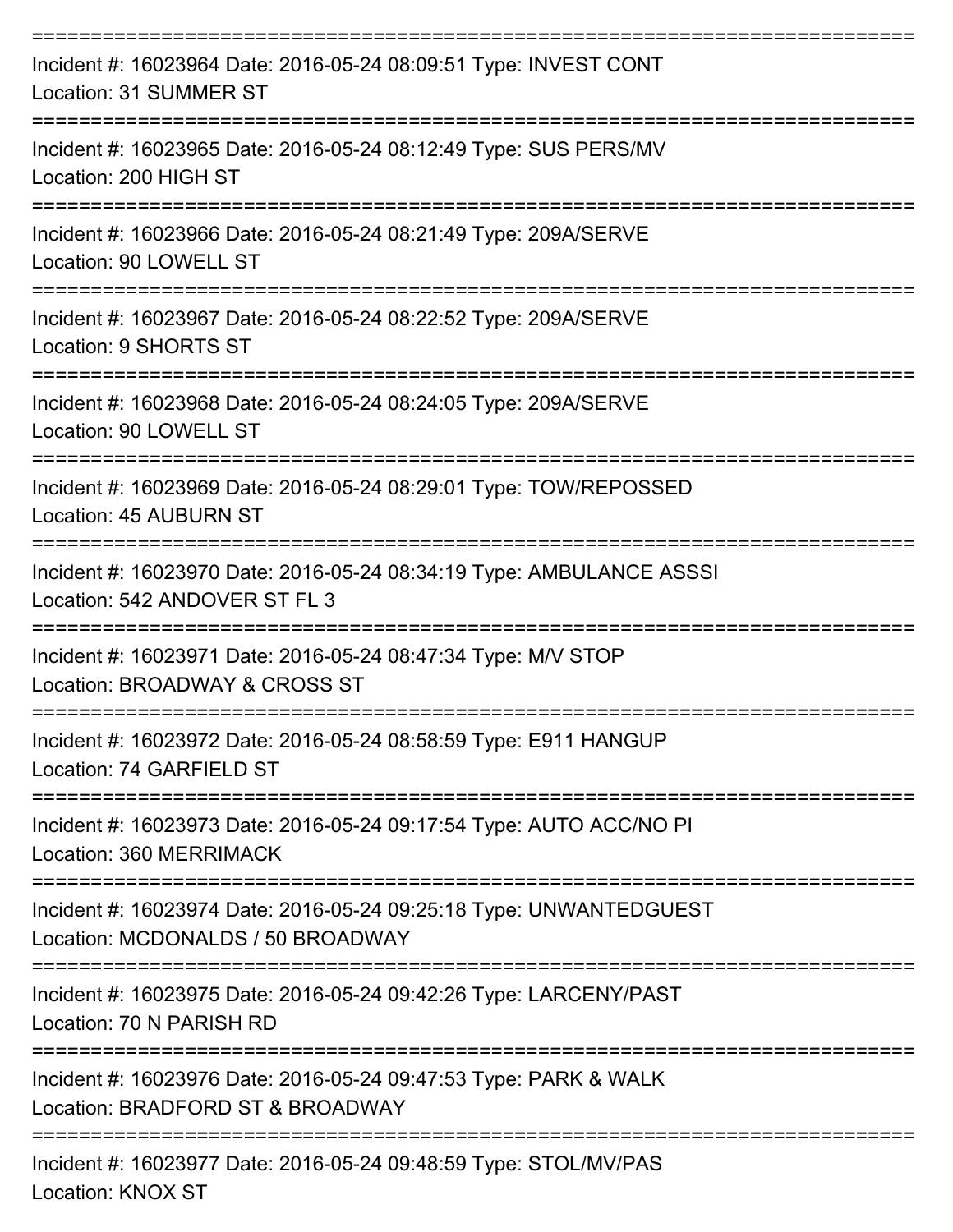| Incident #: 16023978 Date: 2016-05-24 09:53:05 Type: ALARMS<br>Location: 2 GRANT RD                                                                             |
|-----------------------------------------------------------------------------------------------------------------------------------------------------------------|
| Incident #: 16023979 Date: 2016-05-24 09:54:38 Type: SUS PERS/MV<br>Location: BROADWAY & COMMON ST                                                              |
| Incident #: 16023980 Date: 2016-05-24 09:58:28 Type: COURT DOC SERVE<br>Location: 238 HAVERHILL ST<br>;==================================<br>------------------ |
| Incident #: 16023981 Date: 2016-05-24 10:15:57 Type: INVESTIGATION<br>Location: 90 LOWELL ST                                                                    |
| Incident #: 16023982 Date: 2016-05-24 10:24:50 Type: MEDIC SUPPORT<br>Location: 73 WINTHROP AV<br>=================                                             |
| Incident #: 16023983 Date: 2016-05-24 10:26:43 Type: COURT DOC SERVE<br>Location: 300 AMES ST                                                                   |
| ======================<br>Incident #: 16023984 Date: 2016-05-24 10:27:16 Type: M/V STOP<br>Location: 125 ESSEX ST                                               |
| Incident #: 16023985 Date: 2016-05-24 10:40:13 Type: M/V STOP<br>Location: PHILLIPS ST & SALEM ST                                                               |
| Incident #: 16023986 Date: 2016-05-24 10:46:51 Type: M/V STOP<br>Location: 204 MT VERNON ST                                                                     |
| Incident #: 16023987 Date: 2016-05-24 10:55:40 Type: TOW OF M/V<br>Location: 472 HAMPSHIRE ST                                                                   |
| Incident #: 16023988 Date: 2016-05-24 10:56:08 Type: ABAND MV<br>Location: 99 RAILROAD ST                                                                       |
| Incident #: 16023989 Date: 2016-05-24 11:03:33 Type: M/V STOP<br>Location: 383 HAVERHILL ST                                                                     |
| Incident #: 16023990 Date: 2016-05-24 11:07:35 Type: 209A/SERVE<br>Location: 75 BROOKFIELD ST                                                                   |
| Incident #: 16023991 Date: 2016-05-24 11:09:01 Type: M/V STOP<br>Location: COMMON ST & FRANKLIN ST                                                              |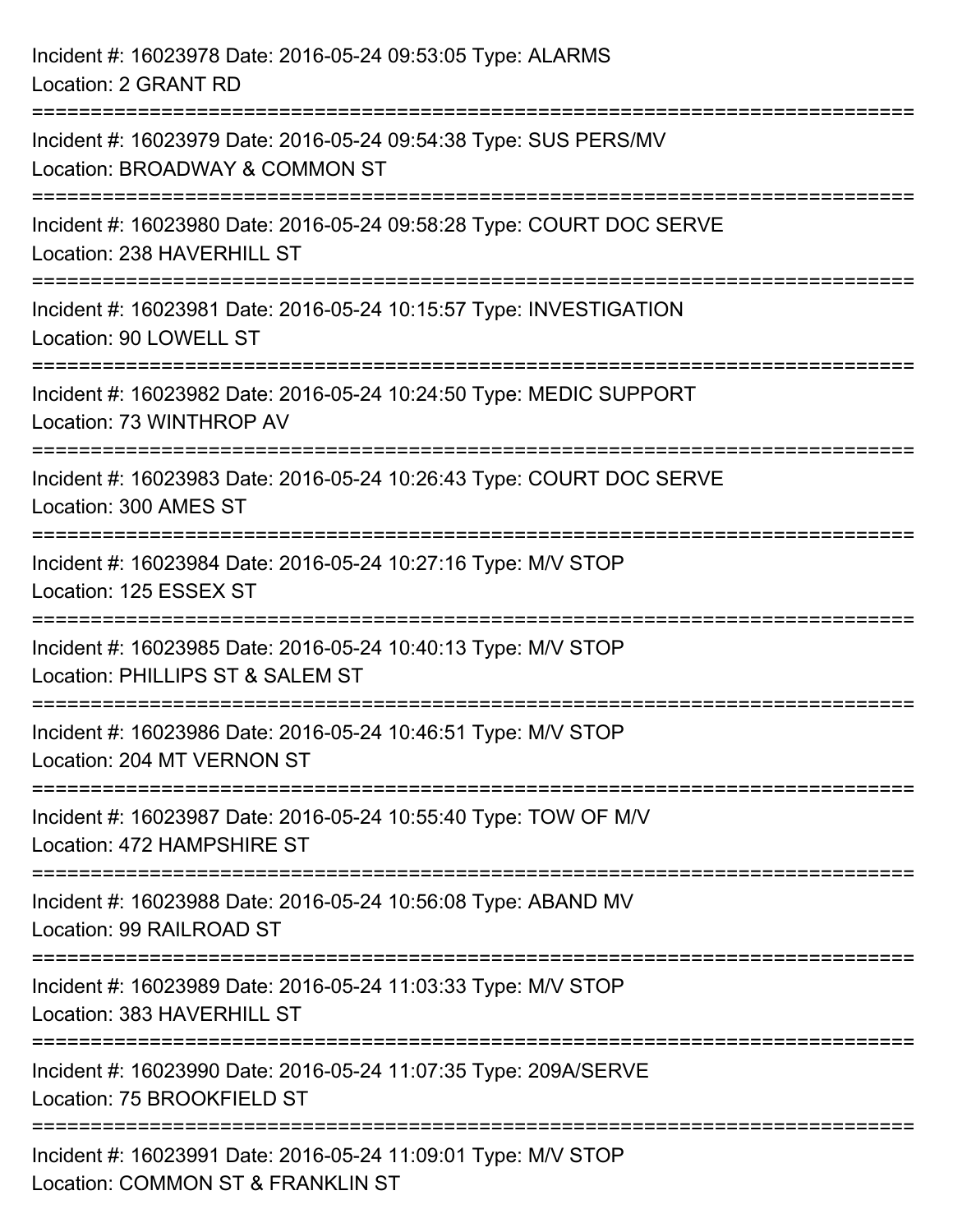| Incident #: 16023992 Date: 2016-05-24 11:17:06 Type: M/V STOP<br>Location: 163 PARK ST                                            |
|-----------------------------------------------------------------------------------------------------------------------------------|
| ====================================<br>Incident #: 16023993 Date: 2016-05-24 11:18:00 Type: 209A/SERVE<br>Location: 16 BEACON AV |
| Incident #: 16023994 Date: 2016-05-24 11:20:51 Type: M/V STOP<br>Location: ANDOVER ST & S UNION ST                                |
| :=====================<br>Incident #: 16023995 Date: 2016-05-24 11:24:04 Type: M/V STOP<br>Location: 417 CANAL ST                 |
| Incident #: 16023996 Date: 2016-05-24 11:25:40 Type: LOCKOUT<br>Location: 120 HIGH ST                                             |
| Incident #: 16023997 Date: 2016-05-24 11:32:22 Type: AUTO ACC/NO PI<br>Location: S UNION ST & WINTHROP AV                         |
| Incident #: 16023998 Date: 2016-05-24 11:34:59 Type: SUS PERS/MV<br>Location: 141 OXFORD ST<br>-----------------                  |
| Incident #: 16023999 Date: 2016-05-24 11:36:38 Type: 911 HANG UP<br>Location: CALUMET TAVERN / 53 S BROADWAY                      |
| Incident #: 16024000 Date: 2016-05-24 11:41:50 Type: STOLEN PROP<br>Location: 71 SPRUCE ST                                        |
| Incident #: 16024001 Date: 2016-05-24 11:54:11 Type: 911 HANG UP<br>Location: DENTAL DREAMS / 700 ESSEX ST                        |
| Incident #: 16024002 Date: 2016-05-24 12:09:10 Type: NOTIFICATION<br>Location: 375 HAVERHILL ST                                   |
| Incident #: 16024003 Date: 2016-05-24 12:10:13 Type: ABAND MV<br>Location: 193 WILLOW ST                                          |
| Incident #: 16024004 Date: 2016-05-24 12:20:00 Type: LARCENY/PAST<br>Location: 60 ISLAND ST                                       |
| Incident #: 16024005 Date: 2016-05-24 12:21:45 Type: 209A/SERVE<br>Location: 90 LOWELL ST                                         |

===========================================================================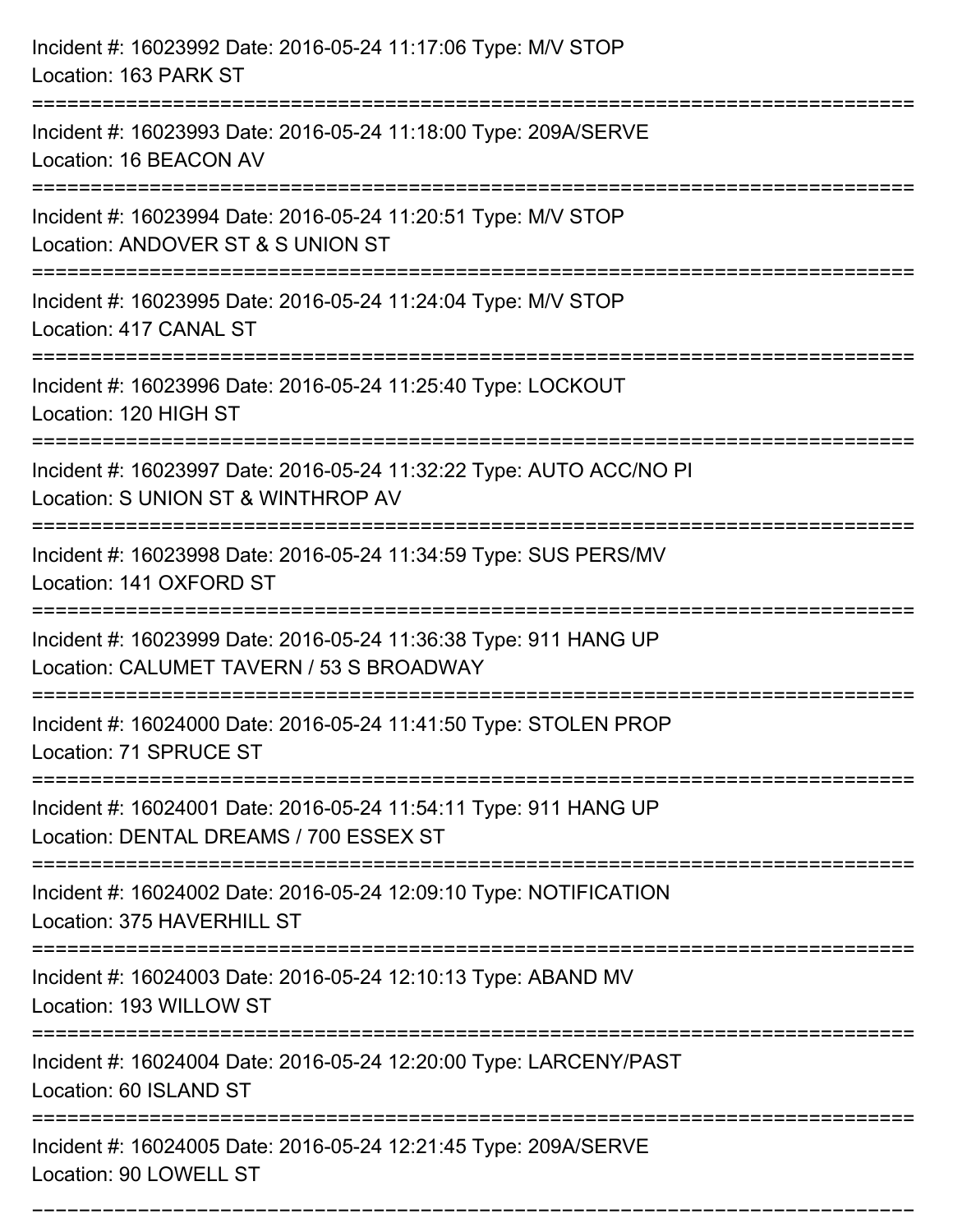| Incident #: 16024006 Date: 2016-05-24 12:35:53 Type: DOMESTIC/PROG<br>Location: ANDOVER ST & BLANCHARD ST |
|-----------------------------------------------------------------------------------------------------------|
| Incident #: 16024007 Date: 2016-05-24 12:37:34 Type: PARK & WALK<br>Location: BRADFORD ST & BROADWAY      |
| Incident #: 16024008 Date: 2016-05-24 12:43:00 Type: UNWANTEDGUEST<br>Location: 205 BROADWAY              |
| Incident #: 16024009 Date: 2016-05-24 12:46:34 Type: INVEST CONT<br>Location: 57 BRADFORD ST              |
| Incident #: 16024010 Date: 2016-05-24 12:50:16 Type: M/V STOP<br>Location: HAVERHILL ST & WEST ST         |
| Incident #: 16024011 Date: 2016-05-24 12:55:32 Type: AUTO ACC/NO PI<br>Location: 439 S UNION ST           |
| Incident #: 16024012 Date: 2016-05-24 12:58:49 Type: 209A/SERVE<br>Location: 150 SARATOGA ST              |
| Incident #: 16024013 Date: 2016-05-24 13:02:44 Type: MV/BLOCKING<br>Location: 147 HAVERHILL ST            |
| Incident #: 16024014 Date: 2016-05-24 13:09:49 Type: ALARMS<br>Location: 20 ALLSTON ST #A                 |
| Incident #: 16024015 Date: 2016-05-24 13:11:45 Type: MV/BLOCKING<br>Location: 245 HAVERHILL ST            |
| Incident #: 16024016 Date: 2016-05-24 13:16:15 Type: 209A/SERVE<br>Location: 245 BAILEY ST                |
| Incident #: 16024017 Date: 2016-05-24 13:30:23 Type: PARK & WALK<br>Location: BRADFORD ST & BROADWAY      |
| Incident #: 16024018 Date: 2016-05-24 13:38:26 Type: M/V STOP<br>Location: BROADWAY & LOWELL ST           |
| Incident #: 16024019 Date: 2016-05-24 13:48:34 Type: COURT DOC SERVE<br>Location: 335 SALEM ST            |
|                                                                                                           |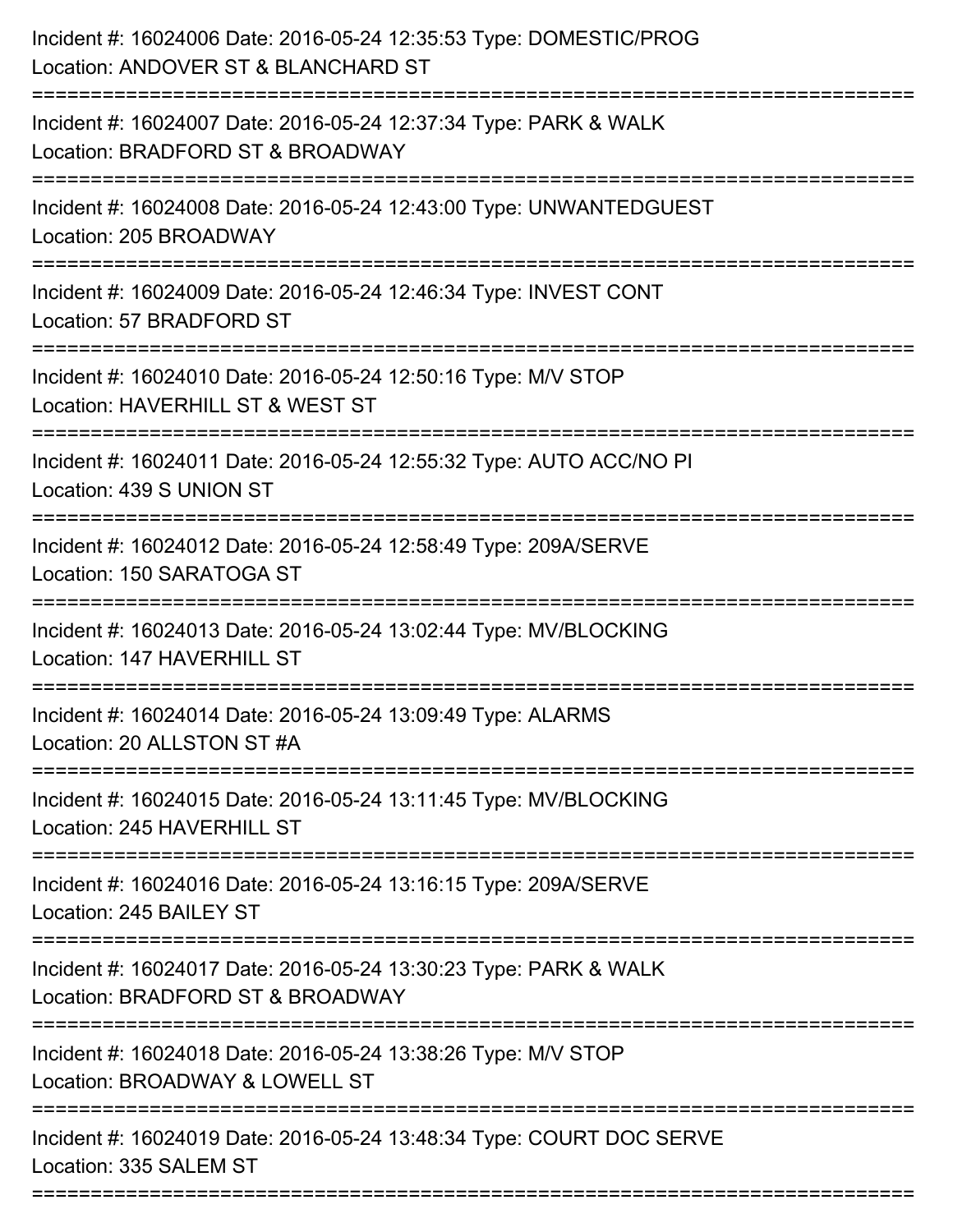|  | Location: 10 ROWE ST |  |
|--|----------------------|--|
|--|----------------------|--|

| Incident #: 16024021 Date: 2016-05-24 13:58:57 Type: M/V STOP<br>Location: 109 NEWTON ST                            |
|---------------------------------------------------------------------------------------------------------------------|
| Incident #: 16024023 Date: 2016-05-24 14:00:23 Type: LOST PROPERTY<br>Location: 5 BUNKERHILL ST                     |
| Incident #: 16024022 Date: 2016-05-24 14:01:46 Type: PARK & WALK<br>Location: SOUTH COMMON / MARKET ST & S UNION ST |
| Incident #: 16024024 Date: 2016-05-24 14:08:38 Type: SUS PERS/MV<br>Location: 166 PARKER ST                         |
| Incident #: 16024025 Date: 2016-05-24 14:13:16 Type: M/V STOP<br>Location: HAVERHILL ST & NEWBURY ST                |
| Incident #: 16024026 Date: 2016-05-24 14:14:26 Type: SUS PERS/MV<br>Location: HAVERHILL ST & NEWBURY ST             |
| Incident #: 16024028 Date: 2016-05-24 14:23:10 Type: UNKNOWN PROB<br>Location: 18 WINTHROP AV                       |
| Incident #: 16024027 Date: 2016-05-24 14:27:40 Type: M/V STOP<br>Location: 106 BERKELEY ST                          |
| Incident #: 16024029 Date: 2016-05-24 14:31:14 Type: TENANT PROB<br>Location: 149 FERRY ST                          |
| Incident #: 16024030 Date: 2016-05-24 14:37:26 Type: PARK & WALK<br>Location: 249 HAVERHILL                         |
| Incident #: 16024031 Date: 2016-05-24 14:45:56 Type: RECOV/STOL/MV<br>Location: 274 E HAVERHILL ST                  |
| Incident #: 16024033 Date: 2016-05-24 14:48:40 Type: DOMESTIC/PAST<br>Location: 55 FRANKLIN ST                      |
| Incident #: 16024032 Date: 2016-05-24 14:51:12 Type: SUS PERS/MV<br><b>Location: JACKSON ST</b>                     |
|                                                                                                                     |

Incident #: 16024034 Date: 2016 05 24 15:09:26 Type: SHOPLIFTING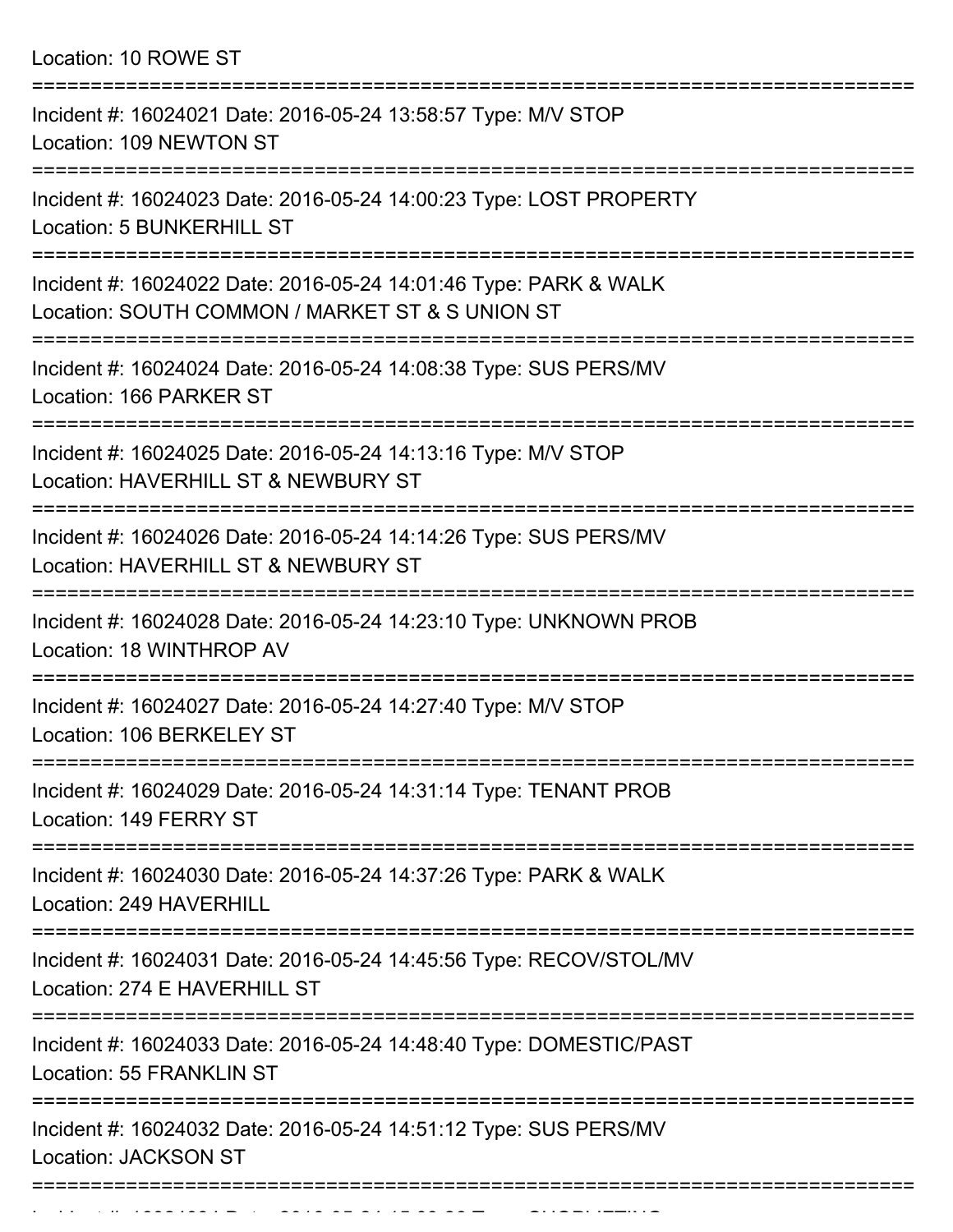| Incident #: 16024035 Date: 2016-05-24 15:13:10 Type: SUS PERS/MV<br><b>Location: MERRIMACK ST</b>                      |
|------------------------------------------------------------------------------------------------------------------------|
|                                                                                                                        |
| Incident #: 16024036 Date: 2016-05-24 15:14:01 Type: SUICIDE ATTEMPT<br>Location: 149 SARATOGA ST                      |
| Incident #: 16024037 Date: 2016-05-24 15:18:20 Type: DOMESTIC/PROG<br>Location: 6 LYNCH ST                             |
| Incident #: 16024038 Date: 2016-05-24 15:21:25 Type: CK WELL BEING<br>Location: AVON ST & JACKSON ST                   |
| Incident #: 16024039 Date: 2016-05-24 15:39:36 Type: ALARMS<br>Location: 12 WOOD LN<br>=============================== |
| Incident #: 16024040 Date: 2016-05-24 15:40:54 Type: DRUG VIO<br>Location: EUTAW ST & FERN ST                          |
| Incident #: 16024041 Date: 2016-05-24 15:44:39 Type: M/V STOP<br>Location: GRAFTON ST & WINTHROP AV                    |
| Incident #: 16024042 Date: 2016-05-24 15:47:01 Type: SUS PERS/MV<br>Location: COMMON ST & HAMPSHIRE ST                 |
| Incident #: 16024043 Date: 2016-05-24 16:08:25 Type: ANIMAL COMPL<br>Location: 338 SALEM ST                            |
| Incident #: 16024044 Date: 2016-05-24 16:28:09 Type: M/V STOP<br>Location: ANDOVER ST & PARKER ST                      |
| Incident #: 16024045 Date: 2016-05-24 16:28:36 Type: AUTO ACC/UNK PI<br>Location: 40 WINTHROP AV                       |
| Incident #: 16024046 Date: 2016-05-24 16:52:09 Type: STOL/MV/PAS<br>Location: 6 LYNCH ST                               |
| Incident #: 16024047 Date: 2016-05-24 16:55:01 Type: M/V STOP<br>Location: MERRIMACK ST & S BROADWAY                   |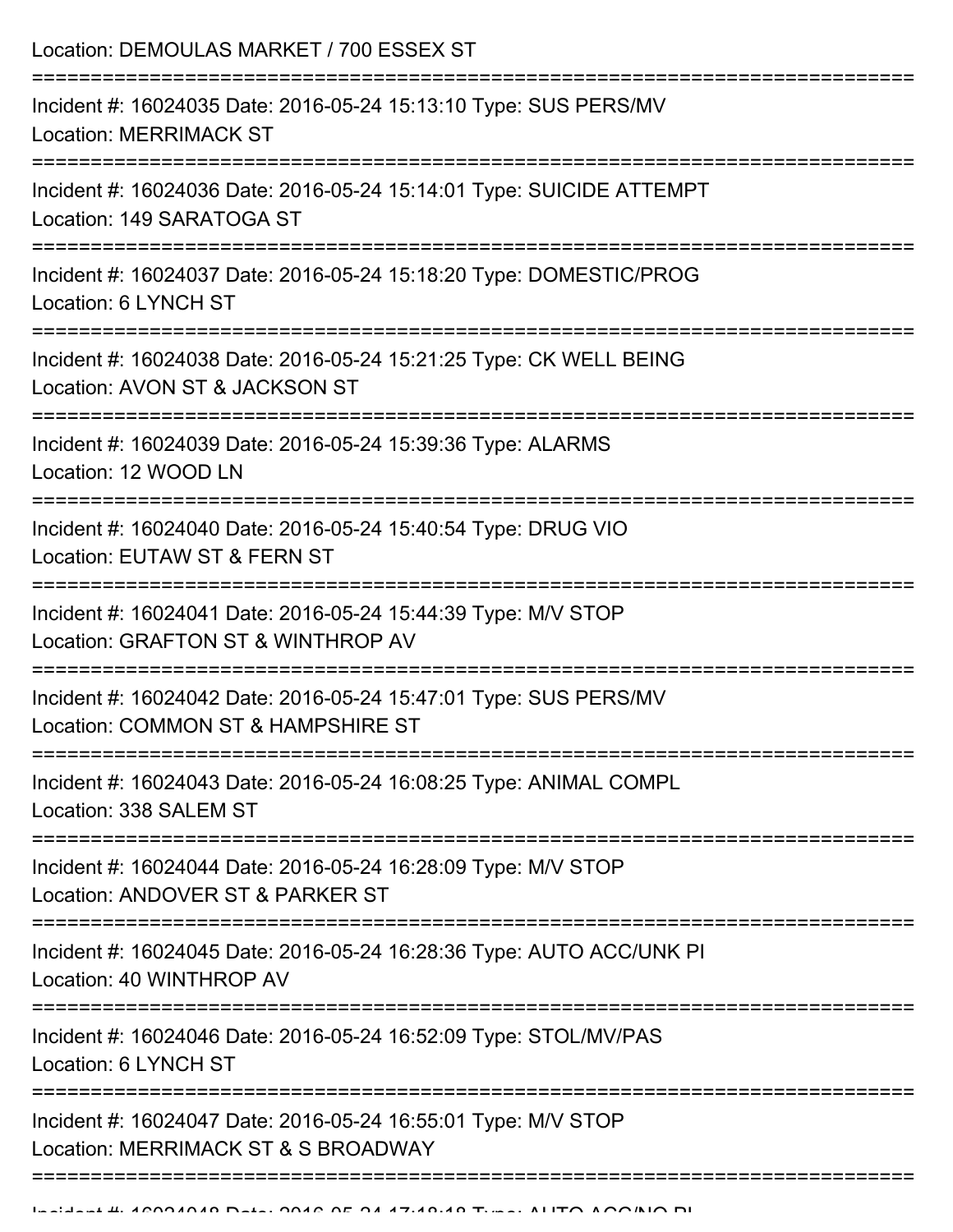| Location: LEBANON ST & WHITE ST                                                                                                                                       |
|-----------------------------------------------------------------------------------------------------------------------------------------------------------------------|
| Incident #: 16024049 Date: 2016-05-24 17:19:56 Type: LIC PLATE STO<br>Location: 47 WARREN ST<br>:======================                                               |
| Incident #: 16024050 Date: 2016-05-24 17:28:37 Type: ALARM/BURG<br>Location: DUNKIN DONUTS / 235 ESSEX ST                                                             |
| Incident #: 16024051 Date: 2016-05-24 17:48:58 Type: M/V STOP<br>Location: FERRY ST & MARSTON ST<br>=========================                                         |
| Incident #: 16024052 Date: 2016-05-24 17:50:40 Type: DOMESTIC/PROG<br>Location: LAWRENCE ST & OAK ST                                                                  |
| Incident #: 16024053 Date: 2016-05-24 17:51:34 Type: DOMESTIC/PAST<br>Location: 99 FOSTER ST                                                                          |
| Incident #: 16024054 Date: 2016-05-24 18:06:12 Type: DISORDERLY<br>Location: EXETER ST & LAUREL ST                                                                    |
| Incident #: 16024055 Date: 2016-05-24 18:09:09 Type: SHOPLIFTING<br>Location: CVS PHARMACY / 266 BROADWAY                                                             |
| Incident #: 16024056 Date: 2016-05-24 18:17:09 Type: DOMESTIC/PROG<br>Location: 87 SUMMER ST                                                                          |
| :=================================<br>===================<br>Incident #: 16024057 Date: 2016-05-24 18:23:17 Type: AUTO ACC/NO PI<br>Location: LASALLE AV & S BROADWAY |
| Incident #: 16024058 Date: 2016-05-24 18:25:03 Type: RECOV/STOL/MV<br>Location: 502 HAMPSHIRE ST                                                                      |
| Incident #: 16024059 Date: 2016-05-24 18:35:10 Type: M/V STOP<br>Location: 205 BROADWAY                                                                               |
| Incident #: 16024060 Date: 2016-05-24 18:38:41 Type: UNKNOWN PROB<br>Location: 17 WOODLAND ST                                                                         |
| Incident #: 16024061 Date: 2016-05-24 18:58:02 Type: AUTO ACC/NO PI<br>Location: 252 HAVERHILL ST                                                                     |
|                                                                                                                                                                       |

Incident #: 16024062 Date: 2016-05-24 18:58:43 Type: M/V STOP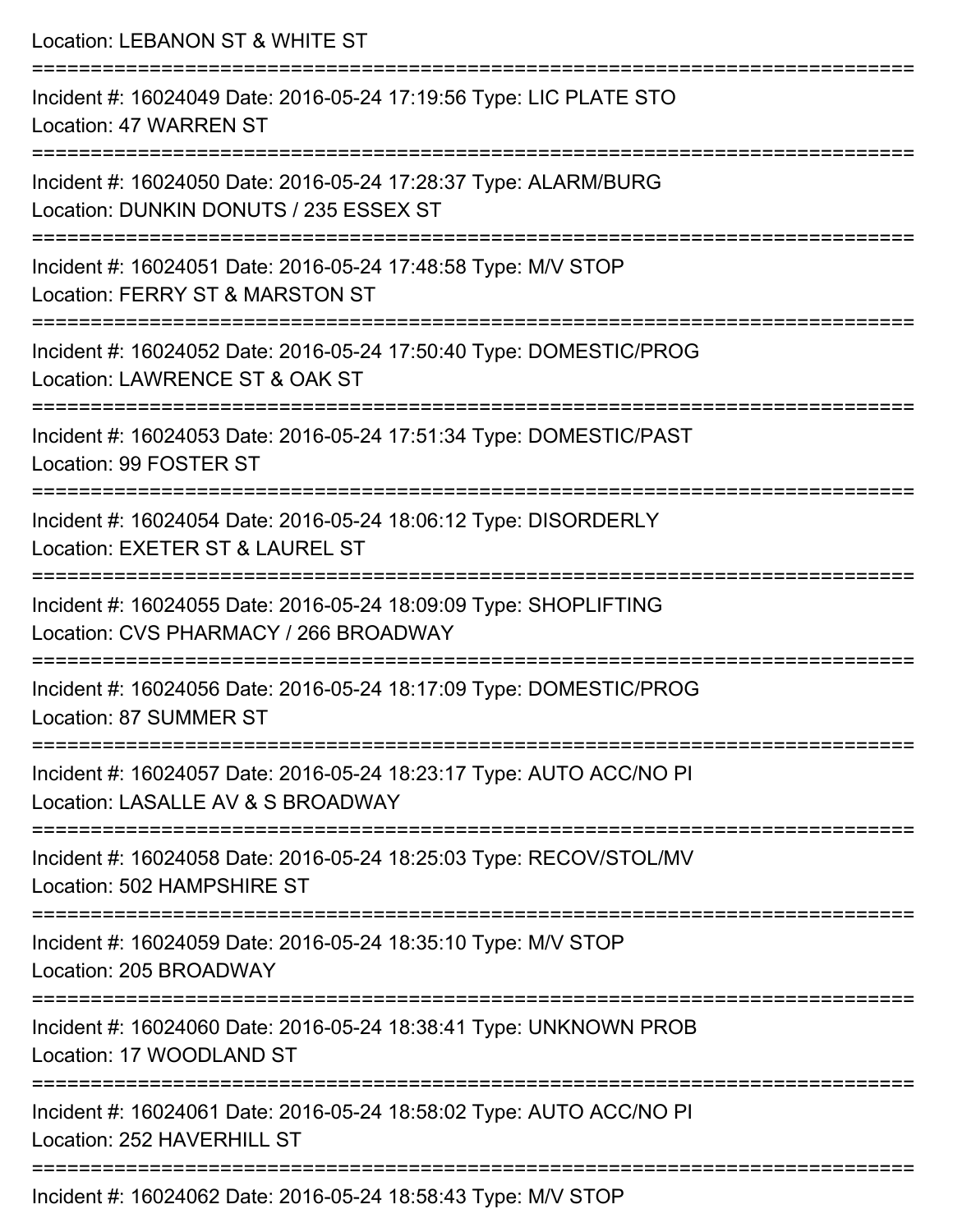| Incident #: 16024063 Date: 2016-05-24 19:00:15 Type: M/V STOP<br>Location: HOWARD ST & STORROW ST                         |
|---------------------------------------------------------------------------------------------------------------------------|
| Incident #: 16024064 Date: 2016-05-24 19:04:19 Type: ALARMS<br>Location: 73 WINTHROP AV                                   |
| Incident #: 16024065 Date: 2016-05-24 19:13:34 Type: M/V STOP<br>Location: WINTHROP AV                                    |
| Incident #: 16024066 Date: 2016-05-24 19:22:15 Type: NOISE ORD<br>Location: 372 AMES ST                                   |
| Incident #: 16024067 Date: 2016-05-24 19:33:22 Type: ALARMS<br>Location: 25 MARSTON ST<br>------------------------------- |
| Incident #: 16024068 Date: 2016-05-24 19:41:32 Type: SUS PERS/MV<br><b>Location: BODWELL ST</b>                           |
| Incident #: 16024069 Date: 2016-05-24 19:42:52 Type: B&E/PAST<br>Location: HAMPSHIRE ST & LEBANON ST                      |
| Incident #: 16024070 Date: 2016-05-24 19:45:08 Type: UNWANTEDGUEST<br>Location: 40 UNION ST #1                            |
| Incident #: 16024071 Date: 2016-05-24 19:51:44 Type: ALARM/BURG<br>Location: COMMUNITY DAYCARE / 190 HAMPSHIRE ST         |
| Incident #: 16024072 Date: 2016-05-24 19:52:49 Type: SUS PERS/MV<br>Location: EXETER ST & LAUREL ST                       |
| Incident #: 16024074 Date: 2016-05-24 19:56:32 Type: SUS PERS/MV<br><b>Location: MT VERNON ST</b>                         |
| Incident #: 16024073 Date: 2016-05-24 19:57:22 Type: M/V STOP<br>Location: FRANKLIN ST & LOWELL ST                        |
| Incident #: 16024075 Date: 2016-05-24 19:59:00 Type: MEDIC SUPPORT<br>Location: THE LAWRENCE STORE / 105 S UNION ST       |
| Incident #: 16024076 Date: 2016-05-24 20:04:08 Type: M/V STOP                                                             |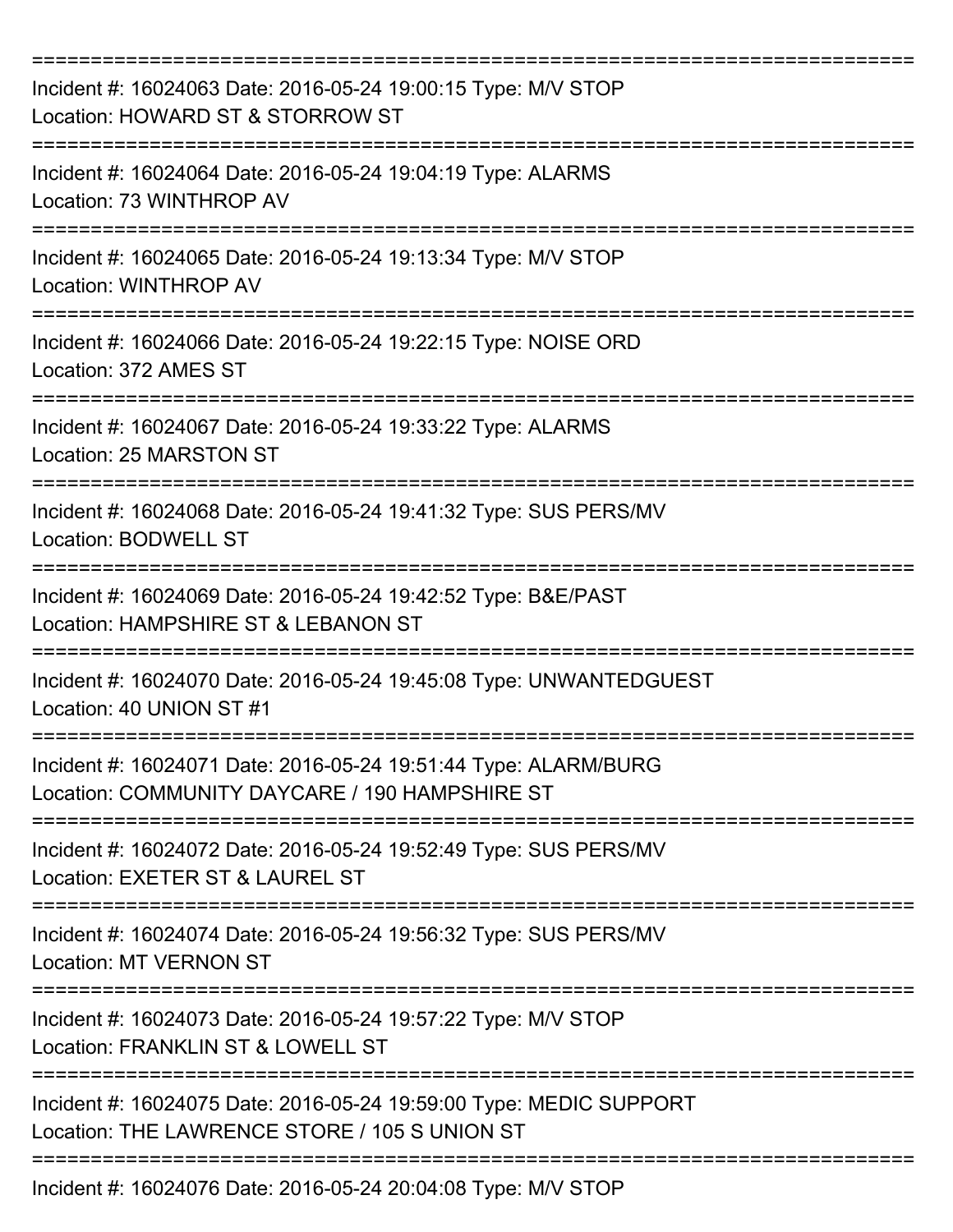| Incident #: 16024077 Date: 2016-05-24 20:06:24 Type: UNWANTEDGUEST<br>Location: 40 UNION ST #1 FL 1            |
|----------------------------------------------------------------------------------------------------------------|
| Incident #: 16024078 Date: 2016-05-24 20:24:14 Type: TOW OF M/V<br>Location: 240 WATER ST                      |
| Incident #: 16024079 Date: 2016-05-24 20:31:50 Type: HARASSMENT<br>Location: 21 OHIO AV                        |
| Incident #: 16024080 Date: 2016-05-24 20:35:45 Type: M/V STOP<br>Location: HAMPSHIRE & LOWELL ST               |
| Incident #: 16024081 Date: 2016-05-24 20:56:28 Type: MISSING PERS<br>Location: 274 WILLOW ST                   |
| Incident #: 16024082 Date: 2016-05-24 21:03:22 Type: CK WELL BEING<br>Location: 74 WALNUT ST FL 2              |
| Incident #: 16024083 Date: 2016-05-24 21:24:38 Type: MAL DAMAGE<br>Location: BROADWAY & HAVERHILL ST           |
| Incident #: 16024084 Date: 2016-05-24 21:26:24 Type: M/V STOP<br>Location: AMESBURY ST & BRADFORD ST           |
| Incident #: 16024085 Date: 2016-05-24 21:30:59 Type: DOMESTIC/PROG<br>Location: 175 ABBOTT ST #RIGHT FL 1      |
| Incident #: 16024086 Date: 2016-05-24 21:40:54 Type: SHOTS FIRED<br>Location: 2 MCCABE CT                      |
| Incident #: 16024087 Date: 2016-05-24 21:41:44 Type: ALARM/BURG<br>Location: HENNESSEY SCHOOL / 122 HANCOCK ST |
| Incident #: 16024088 Date: 2016-05-24 21:53:42 Type: M/V STOP<br>Location: S BROADWAY & SALEM ST               |
| Incident #: 16024089 Date: 2016-05-24 23:01:55 Type: SUICIDE ATTEMPT<br>Location: 35 WASHINGTON ST             |
| Incident #: 16024090 Date: 2016-05-24 23:04:50 Type: TRESPASSING                                               |